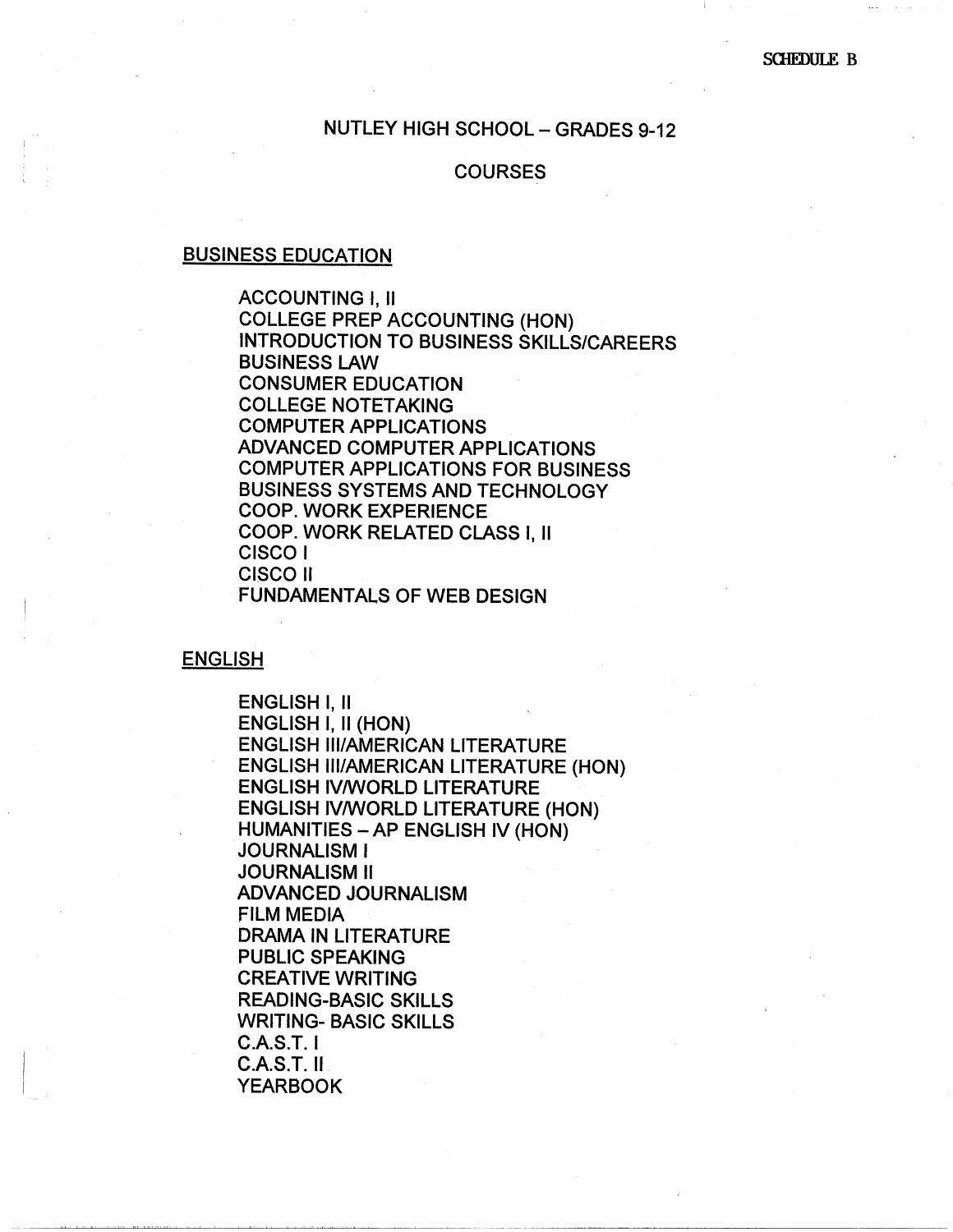### **MATHEMATICS**

PRE-ALGEBRA TRANSITION MATH INTEGRATED MATH ALGEBRA I, II BASIC ALGEBRA I, II PLANE GEOMETRY **BASIC** GEOMETRY SELECTED TOPICS IN MATHEMATICS TRIGONOMETRY/PROBABILITY/STATISTICS COMPUTER PROGRAMMING PRECALCULUS ACCELERATED ALGEBRA II (HON) ACCELERATED GEOMETRY (HON) ADVANCED MATHEMATICS (HON) AP CALCULUS (HON) CALCULUS (HON) MATHEMATICS-BASIC SKILLS

#### **MUSIC**

MARCHING AND CONCERT BAND (A) **CHORALETTES** , INTRODUCTION TO VOCAL MUSIC MUSIC FUNDAMENTALS I, II **ORCHESTRA OCTETS** HISTORY AND APRECIATION OF MUSIC JAZZ ENSEMBLE CONCERT CHOIR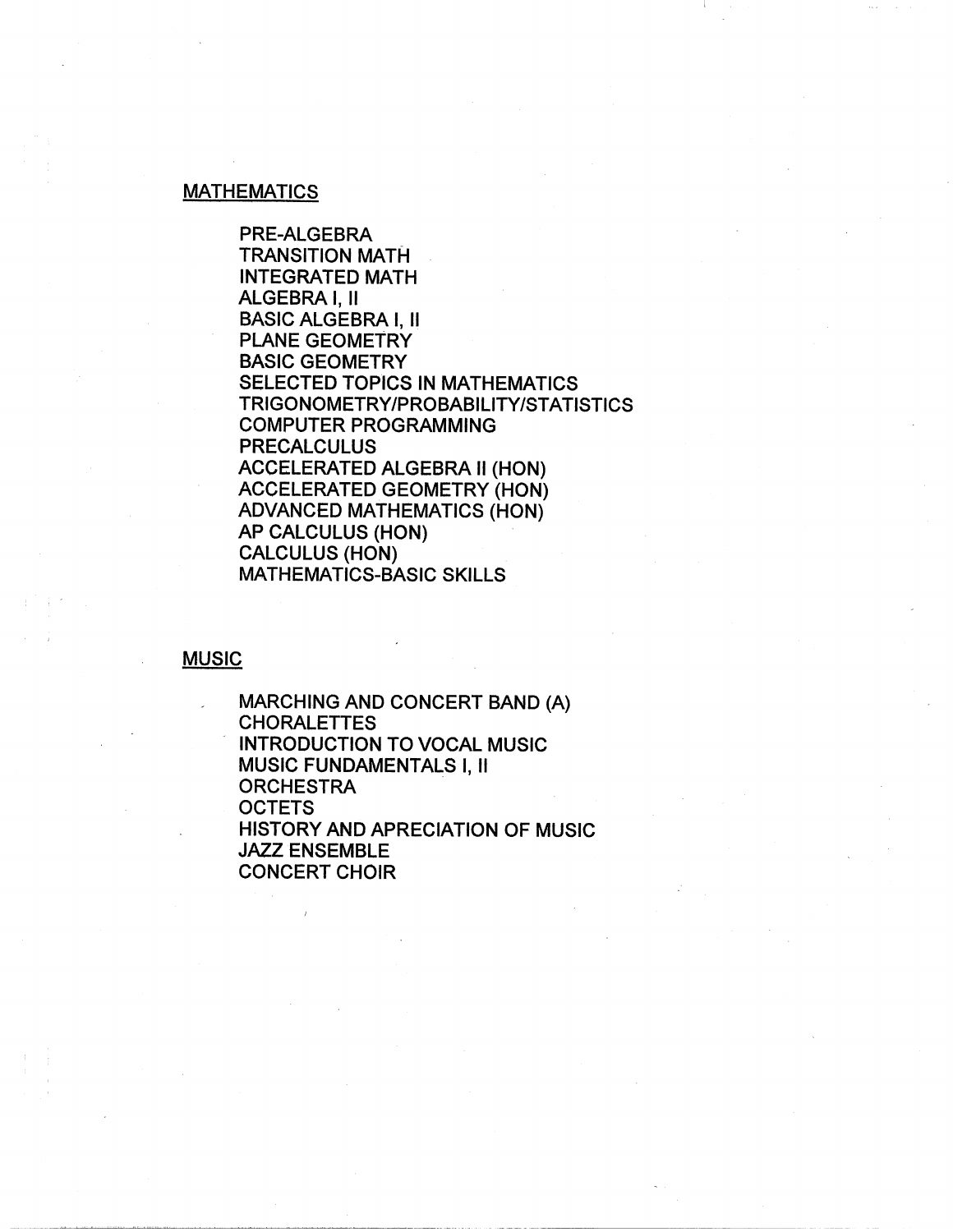# FINE/INDUSTRIAL ARTS

APPLICATIONS OF TECHNOLOGY ART I, II ADVANCED ART · BASIC SEWING FACTS OF FASHION PRACTICAL ELECTRICITY ELECTRONICS ADVANCED ELECTRONICS BASIC FOODS GRAPHIC ARTS I, II GRAPHIC ARTS PRODUCTION MECHANICAL DRAWING I, II, III, IV METALS I, II ADVANCED METALS WOODS I, II ADVANCED WOODS PHOTOGRAPHY

#### WORLD LANGUAGES

FRENCH I, II, Ill FRENCH IV & V (HON) ITALIAN I, II, Ill ITALIAN IV & V (HON) SPANISH I, II, III SPANISH IV & V (HON) AP SPANISH V (HON) LATIN I, II, Ill LATIN IV (HON) AP LATIN V (HON) ENGLISH AS A SECOND LANGUAGE I, II, Ill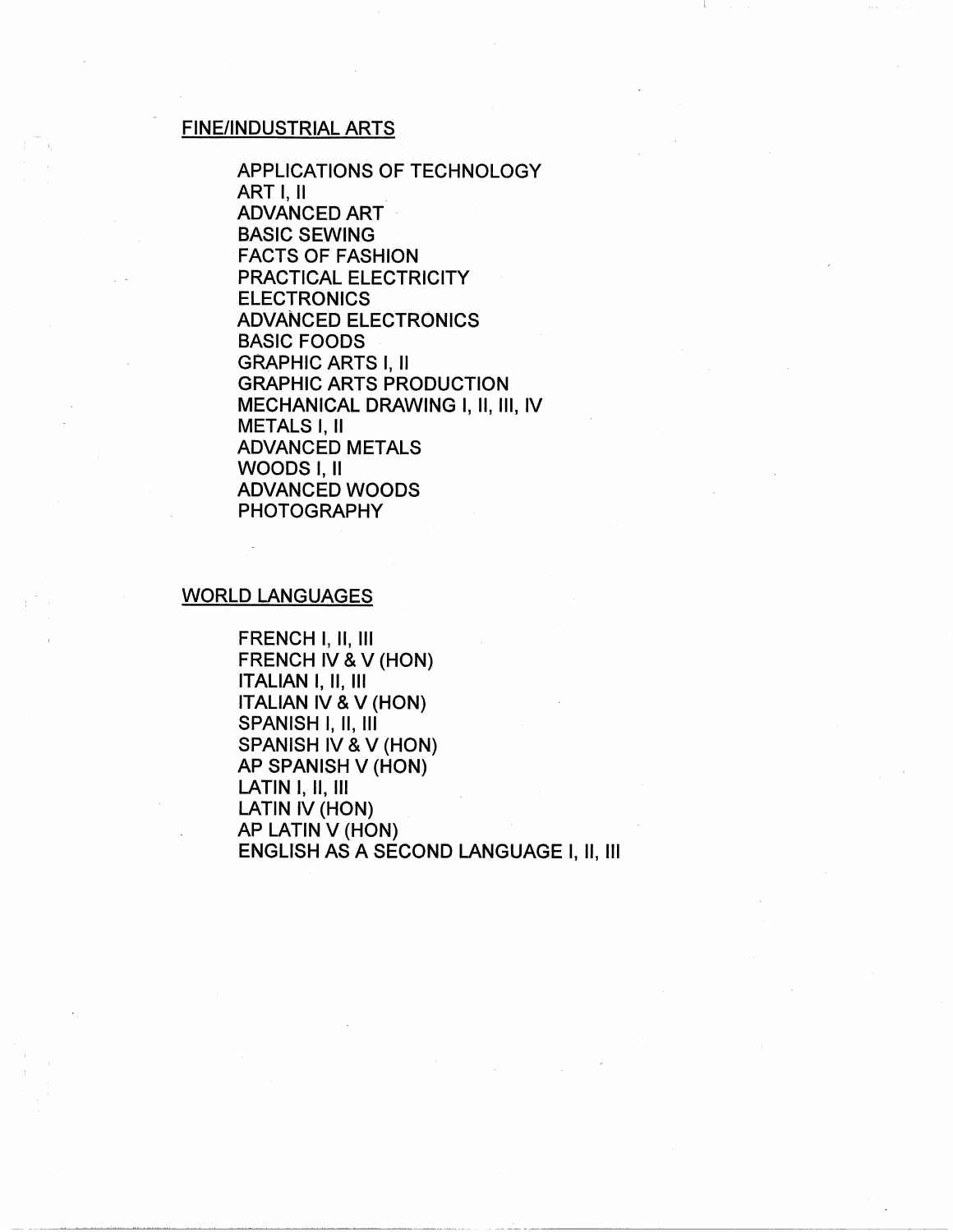#### **SCIENCE**

ENVIRONMENTAL SCIENCE BIOLOGY IX (HON) INTRODUCTION TO PHYSICAL SCIENCE (IPS) **BIOLOGY** CHEM STUDY (HON) **CHEMISTRY** MICROBIOLOGY PHYSICS PHYSICS (HON) HUMAN PHYSIOLOGY HUMAN PHYSIOLOGY (HON) AP BIOLOGY (HON) AP CHEMISTRY (HON) AP PHYSICS (HON) HEALTH DYNAMICS

### SOCIAL STUDIES

EUROPEAN HISTORY RUSSIAN/EAST ASIAN HISTORY (HON) WORLD CULTURES WORLD CULTURES (HON) UNITED STATES HISTORY I UNITED STATES HISTORY I (HON) UNITED STATES HISTORY II UNITED STATES HISTORY II {HON) **SOCIOLOGY** AP GOVERNMENT AND POLlTICS (HON) AP UNITED STATES HISTORY (HON) MACRO ECONOMICS AP ECONOMICS MACRO (HON)

#### PHYSICAL EDUCATION

PHYSICAL EDUCATION I, II, !II. *N*  HEAL TH I, 11, Ill, *N* 

Dated: April 29, 2002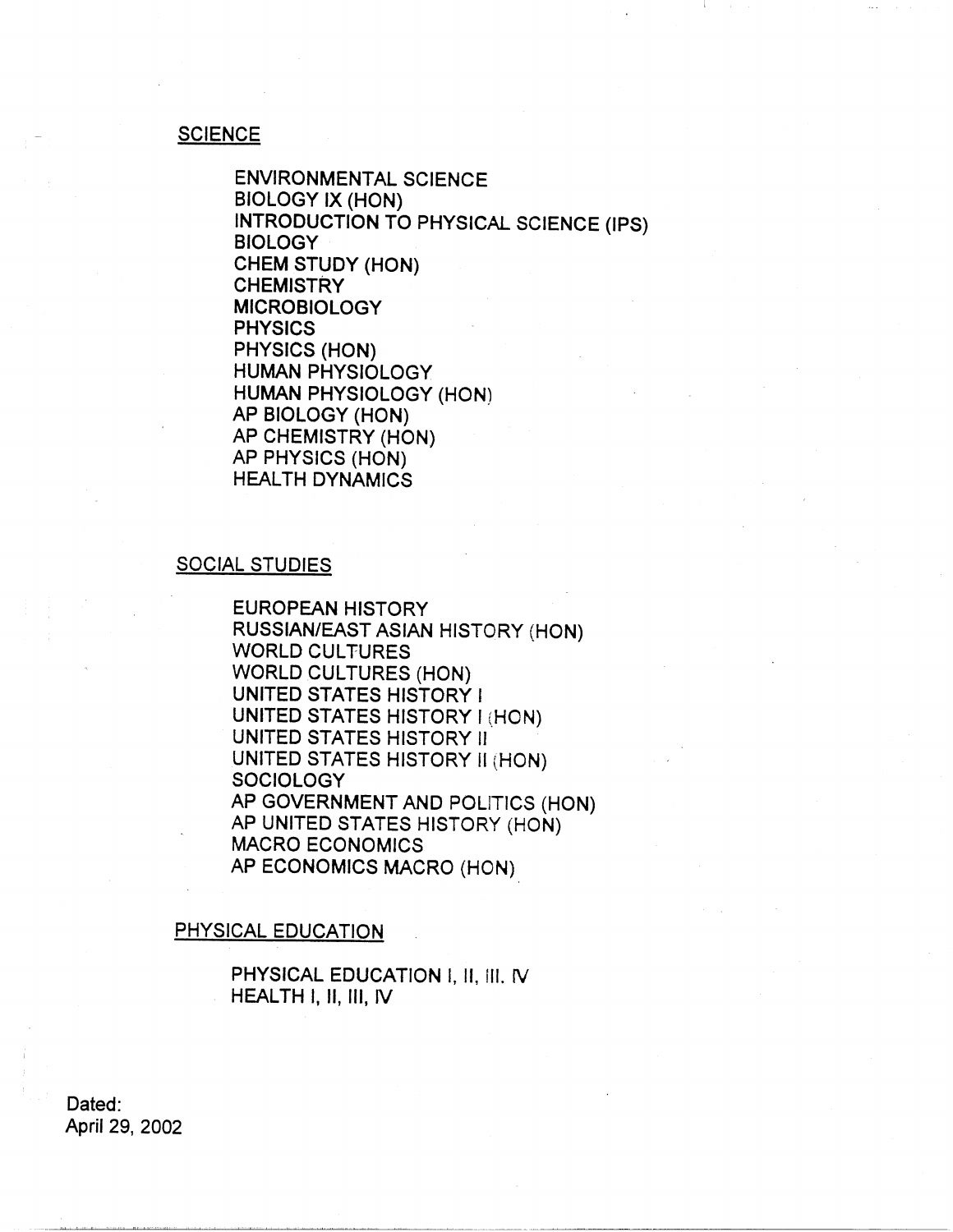### FRANKLIN SCHOOL

# GRADE 7 CURRICULUM

ENGLISH AS A SECOND LANGUAGE ENGLISH ENGLISH VECTOR ENGLISH (IC) ENGLISH (INC) ENGLISH - SLD WILSON READING - SLD COMPUTER & WRITING SOCIAL STUDIES SOCIAL STUDIES VECTOR SOCIAL STUDIES (INC) SOCIAL STUDIES - SLD MATHEMATICS VECTOR MATHEMATICS 2, 3, 4 MATHEMATICS 3 (INC) MATHEMATICS - SLD **SCIENCE** SCIENCE VECTOR SCIENCE (INC) SCIENCE - SLD SPANISH IA FRENCH IA LATIN IA ITALIAN IA CHORALE CONCERT CHOIR **DEBONAIRES** BAND **ORCHESTRA** INSTRUMENTAL MUSIC LANGUAGE ARTS LITERATURE/WRITING BASIC SKILLS READING/WRITING BASIC SKILLS MATHEMATICS RESOURCE CENTER SUPPORT PRACTICAL ARTS ART? GENERAL MUSIC 7 KEY TYPING 7 FINE ARTS COMPUTER APPLICATION 7 PHYSICAL EDUCATION HEALTH

Dated: April 29, 2002

~~~~~~~~~~~~~- ----···-······---··-··-··------------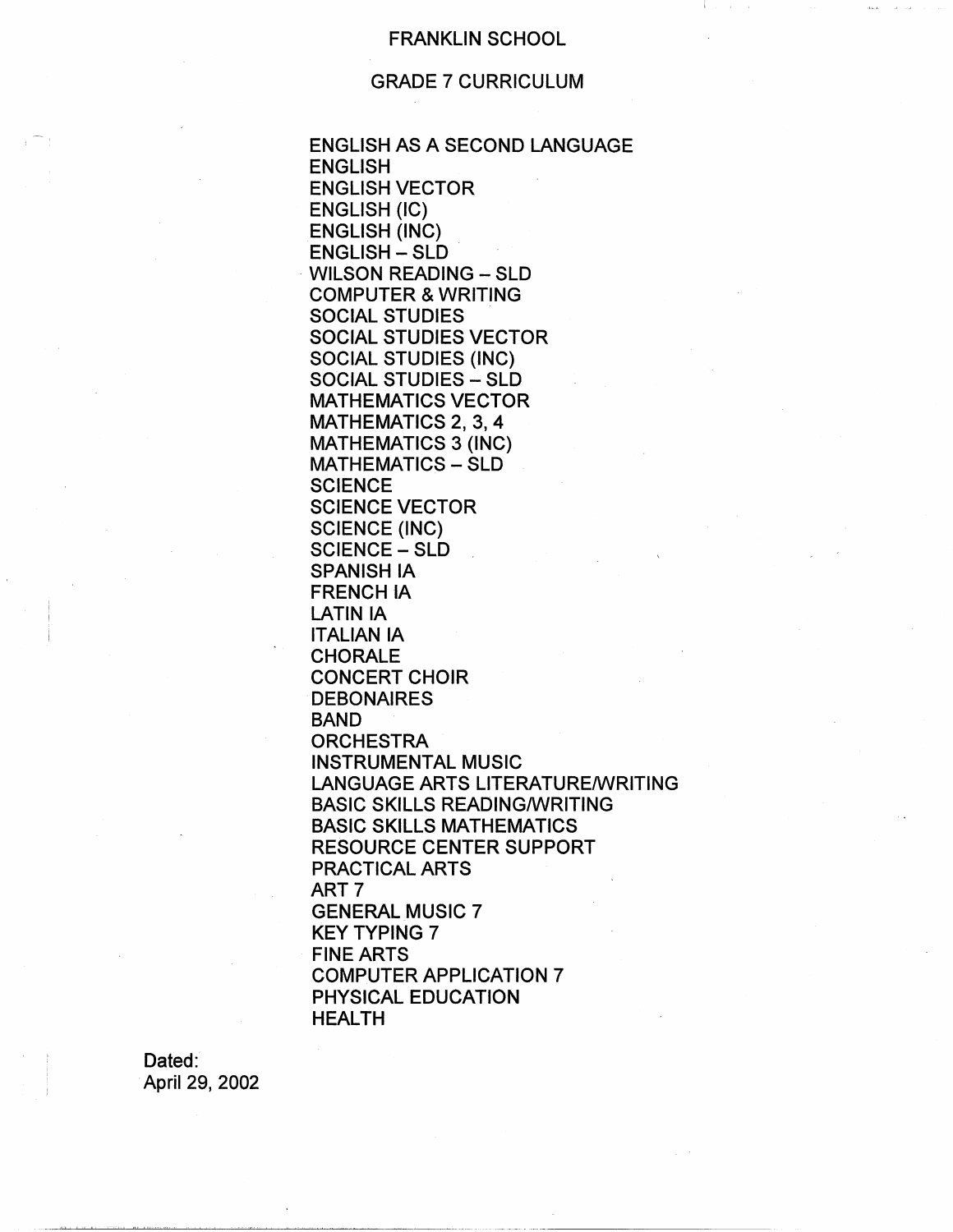#### FRANKLIN SCHOOL

### GRADE 8 CURRICULUM

ENGLISH AS A SECOND LANGUAGE ENGLISH ENGLISH VECTOR ENGLISH (IC) ENGLISH (INC) ENGLISH - SLD WILSON READING - SLD COMPUTER & WRITING SOCIAL STUDIES SOCIAL STUDIES VECTOR SOCIAL STUDIES (INC) SOCIAL STUDIES - SLD ALGEBRA! MATHEMATICS 2, 3, 4 MATHEMATICS 3 (INC) MATHEMATICS - SLD **SCIENCE SCIENCE VECTOR** SCIENCE (INC) SCIENCE - SLD SPANISH IB **FRENCH IB** ITALIAN 18 LATIN IB LITERATURE/MEDIA CONNECTIONS CHORALE CONCERT CHOIR **DEBONAIRES** BAND **ORCHESTRA** INSTRUMENTAL MUSIC BASIC SKILLS READING/WRITING BASIC SKILLS MATHEMATICS RESOURCE ROOM SUPPORT KEYBOARDING/WORD PROCESSING COMPUTER WRITING/CONSUMER MATH - SLD LIFE SKILLS VISUAL ARTS COMPREHENSION STRATEGIES/WRITING ADVANCED ART CREATIVE ARTS PHYSICAL EDUCATION HEALTH

Dated: April 29, 2002

.~~~~~~-~-~---~----·--------···